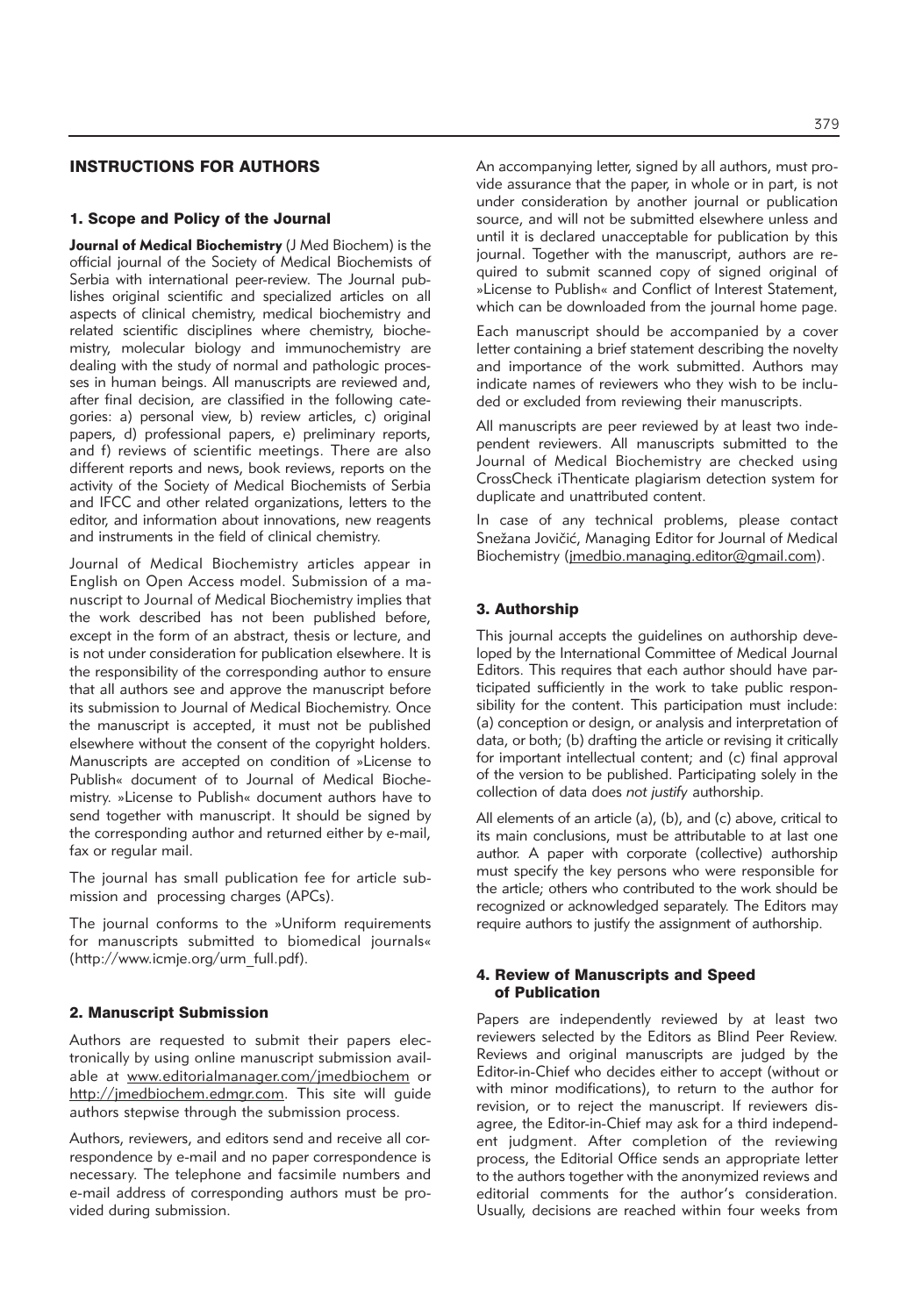the submission date. When papers are accepted subject to revision, the revised manuscript must be returned within approx. one month. Revised articles are re-evaluated by the Editor-in-Chief who decides to accept or to submit to a second review. It is the aim of the Journal to publish papers within six months after their receipt by the Editor-in-Chief.

The author will receive first proofs for correction. Manuscripts are not returned.

## 5. Preparation of Manuscripts

The complete manuscript, including enclosures should be prepared according to instructions given in this section.

Manuscripts must be written in clear and concise English language. The manuscript should be written in the third person avoiding the passive voice. Please have your text proofread by an native English speaker before you submit it for consideration. Either British or American spelling is acceptable. At the proofreading stage, changes other than correction of printer's errors will be charged to the authors.

Type the manuscript (including table legends, figure legends and references) double-spaced using 12 font size on one page of A4 or  $81/2 \times 11''$  paper. Number the pages consecutively (with the title page being page 1) and leave 2.5 cm margins on all sides. Avoid footnotes in the text, use parentheses instead. Papers and reviews should usually occupy no more than eight printed pages; short communications, case reports and letters to the editor should not exceed four printed pages. Each full page of printed text corresponds to approximately 1400 words. Allow space for tables and illustrations within the page limit.

Manuscripts should be prepared in accordance with the guidelines below and should be sent online at http: //jmedbiochem.edmgr.com. The electronic copy of the manuscript should be saved as a Word for Windows (.doc) or Rich Text Format (.rtf) file. Manuscripts must be submitted using double line-spaced, unjustified text throughout, with headings and subheadings in bold case (not underlined). Press ENTER only at the end of a paragraph, list entry or heading.

Full length papers and technical reports should have Title Page, Summary, Keywords, List of Abbreviations, Introduction, Materials and Methods, Results, Discussion, Acknowledgements, if available, References, Tables and Figure legends.

Short communications and case reports should be subdivided into Summary, Keywords, List of Abbreviations, and a single section of main text without headings. Experimental procedures should be described in legends to figures or footnotes to tables. Acknowledgements and References should be presented as in full length papers.

Letters to the editor are arranged like short communications but without a Summary.

## Title page

The title page should include:

- 1. Short and informative title.
- 2. Names of all authors (with one name and forename of each author in full), followed by their affiliations: department, institution, city without postcode, country. If there is more than one institution involved, authors' names should be linked to the appropriate institutions by inserting consecutive numbers in superscript after relevant names. If required, lower case letters, in superscript after the name, should be used to indicate the present address.
- 3. Full name, mailing address, fax phone number and email address of the corresponding author to whom communications should be sent is typed at the bottom.
- 4. Running title containing 50 characters or less in length.

#### Summary, Keywords and a list of non-standard abbreviations

The second page of the manuscript should contain Summary, Keywords and a list of non-standard abbreviations used in text, figures, tables, and figure and table legends.

A summary should be short and clear, typed on a separate sheet, and should contain no more than 250 words. It must be comprehensible to readers before they have read the paper. Reference citations must not appear in the abstract, abbreviations should be avoided.

The summary of the original articles, should be structured, including following: Background, Methods, Results and Conclusions. The abstract of the other article types should not be structured.

A short summary in the Serbian language should be typed on the separate sheet, beginning with a Serbian title. Below the end of English and Serbian summaries provide up to six key words in alphabetical order separated by semicolon using the entries from Index Medicus for indexing purposes.

## Introduction

Introduction should be clear, pointing to the essence of the problem and the purpose of the study. References related to the problem discussed in the manuscript should be cited. Do not include data or conclusions from the work being reported.

### Materials and methods

The experimental part should include a description of materials and methods used. If methods are widely known, they should not be described, but only references indicated. If the article deals with a new method or modified method, full description should follow. Methods used in statistical analyses should be indicated. Identify accurately all materials, substances, drugs and chemicals used.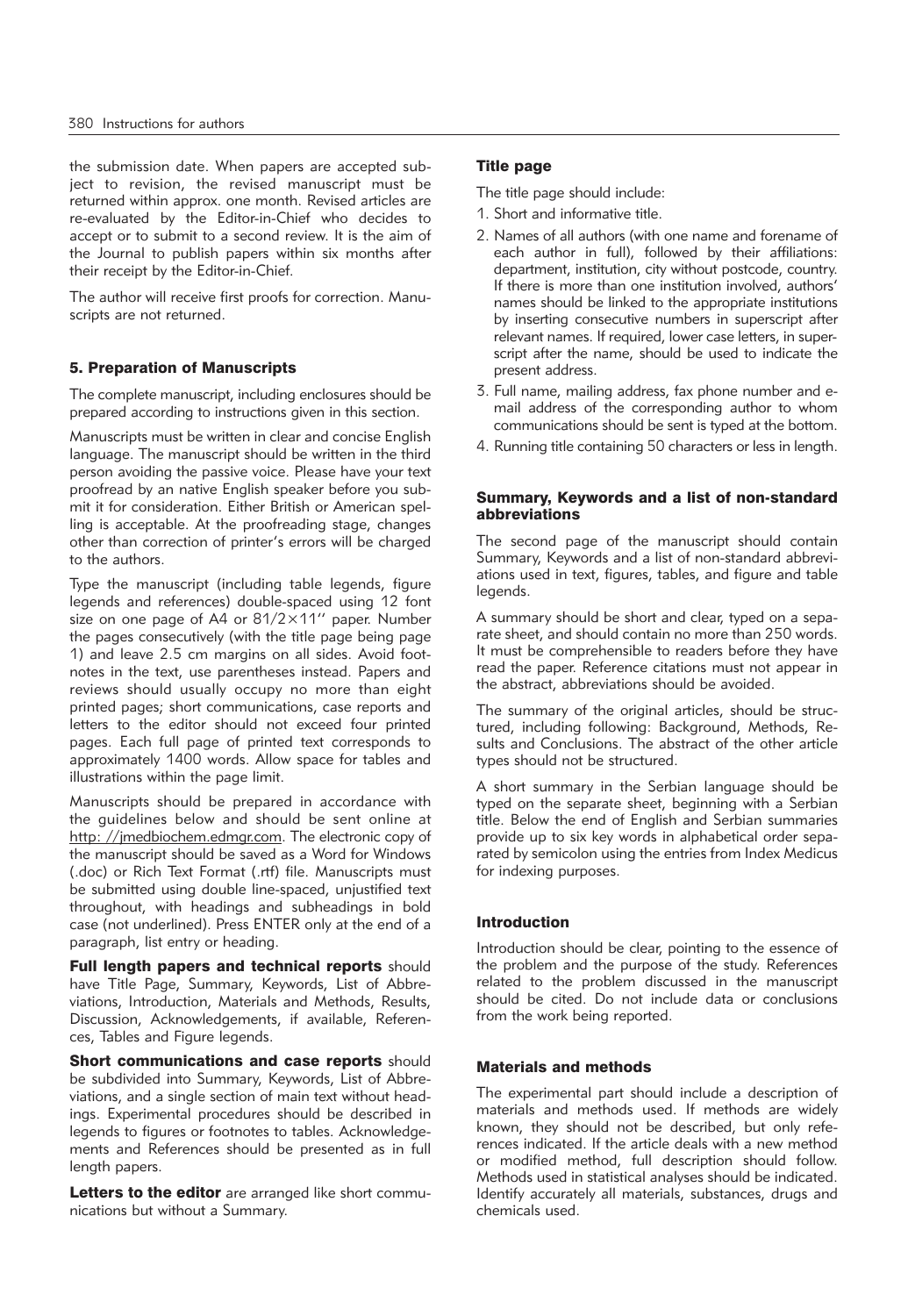**Ethics.** When reporting experiments on human subjects, manuscripts must include assurance that informed consent was obtained and that the study was performed in conformance with the Declaration of Helsinki ethical guidelines (http://ohsr.od.nih.gov/helsinki.php3) as reflected in *a priori* approval by the local institution's, regional or national, human research review committee. Do not use patients' names, initials, or hospital numbers, especially in any illustrative material. When reporting experiments on animals, indicate whether the national law on the care and use of laboratory animals was followed. Articles which do not give assurance of compliance with these principles will be rejected.

**Statistics.** Describe statistical methods with enough detail to enable a knowledgeable reader with access to the original data to verify the reported results. If preparing statistical data for publication, please read the journal's statistical guidelines or standard books. Specify any general computer programme used. When data are summarized in the results section, give the statistical methods used to analyze them.

### **Results**

Results should be precise and clear, statistically processed and expressed according to the International System of Units (SI). Present in logical sequence the data generated using, as appropriate, tables and figures without duplication. Indicate the nature of data reduction and statistical procedures employed with appropriate references.

## **Discussion**

Results should be discussed and compared to reference results. Conclusions should be drawn on the basis of these comparisons. Indicate the conclusions that may be drawn and place them in the context of a critical appraisal of previous work. Do not repeat in detail data or other material given in the introduction or the results section. Link the conclusions with the goals of the study, but avoid unqualified statements and conclusions not completely supported by your data. Distinguish clearly new information from previous finding, and speculation from fact. Problems arising out of the study may be identified, and relevant hypotheses may be generated.

#### Acknowledgements

Acknowledgements should be placed at the end of the text. Indicate financial support, gifts, technical assistance, and advice. Names of the funding organizations should be written in full. Obtain written permission from those acknowledged by name.

#### Units of measurement

The units of measurement when possible must belong to the International System of Units (SI) or be non-SI units accepted for use with the SI (e.g. days, litre). (http://www.bipm.fr/3\_SI/si.html)

#### **References**

Only essential references should be included. Authors are responsible for verifying them against the original source material. Automatic numbering should be avoided. References are typed on sheets separate from the text and follow the text. Rely upon articles published in primary research journals. Meeting abstracts may be cited only if published in journals. Citations such as »personal communication«, »unpublished data« or »in press« are not accepted. Publications for which no author is apparent may be attributed to the organization from which they originate. Simply omit the name of the author for anonymous journal articles – avoid using »Anonymous«.

References are identified in the text by Arabic numerals in parentheses, and numbered consecutively in the order in which they are mentioned in the text. If one reference is cited several times in the text, the same number is indicated in parentheses. Abbreviations of journals conform to those used in Index Medicus (List of Journals Indexed). List all authors; if the number is seven or more, cite first six names followed by *et al*. Do not use italic font in the reference section. References must be given in the following format:

• Articles:

Pugia MM, Sammer R, Corey P, Lott JA, Anderson L, Gleason S, et al. The uristatin dipstick is useful in distinguishing upper respiratory from urinary tract infections. Clin Chim Acta 2004; 341: 73–81.

Mizon D, Piva F, Queyrel V, Balduyck M, Hachulla E, Mizon J. Urinary bikunin determination provides insight into proteinase/proteinase inhibitor imbalance in patients with inflammatory diseases. Clin Chem Lab Med 2002; 40: 579–86.

• Supplements:

Williams DN. Reducing costs and hospital stay for pneumonia with home intravenous cefotaxime treatment: results with a computerized ambulatory drug delivery system. Am J Med 1994; 97: Suppl 2A: 50– 5.

• Abstracts:

Henney AM. Chronic plaque or acute rupture? The yin and yang of vascular tissue remodeling [abstract]. Atherosclerosis 1997; 134: 111.

• Books and Monographs:

Kahn CR, Weir GC, editors, Joslin's diabetes mellitus, 13ed. Philadelphia: Lea and Febiger, 1994: 1068pp.

• Chapters:

Karnofsky DH, Burchenal JH. The clinical evaluation of chemotherapeutic agents in cancer. In: Macleod CM, editor. Evaluation of chemotherapeutic agents. New York: Columbia University Press, 1949: 191–205.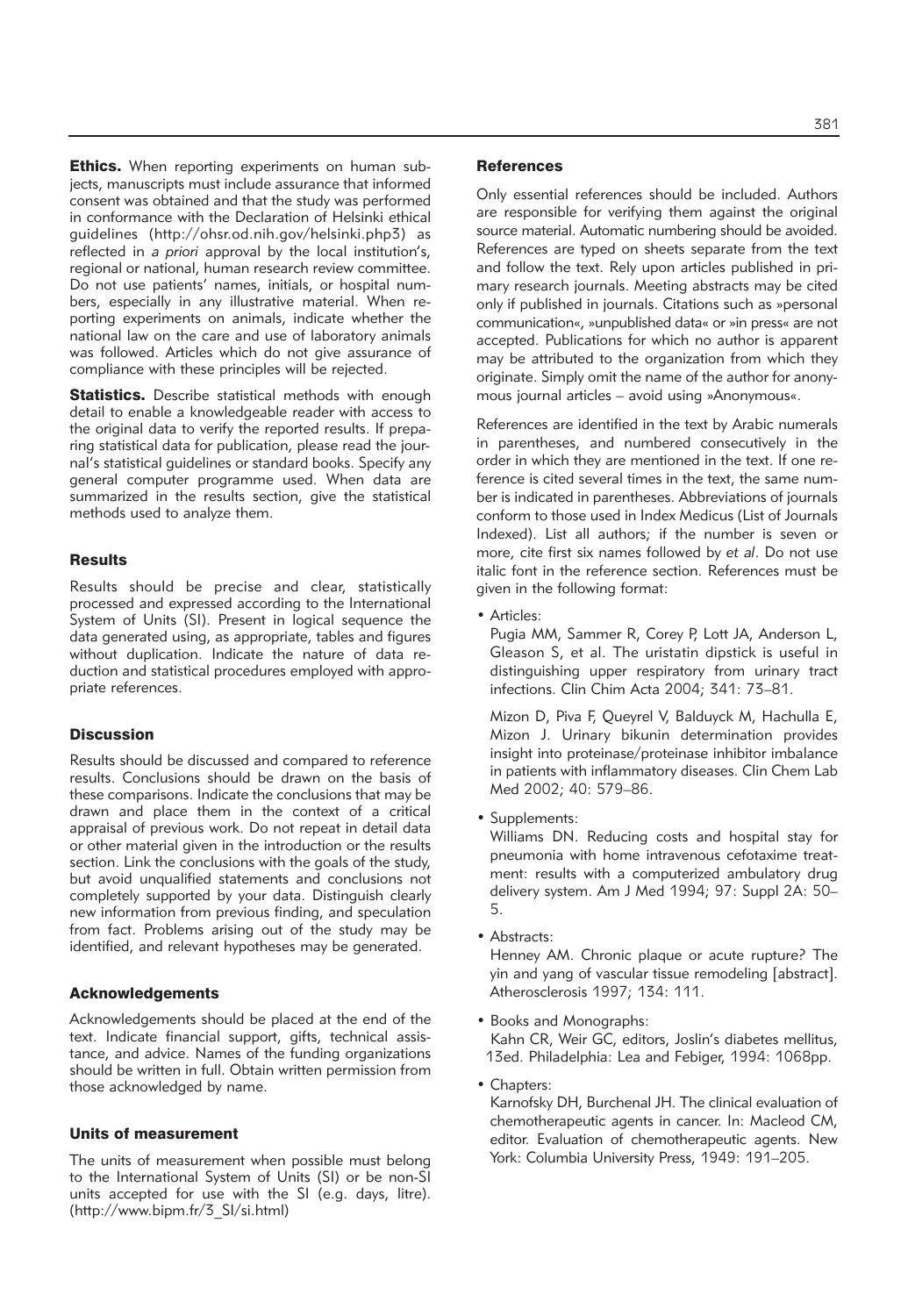## Tables

Submit tables on separate pages and number them consecutively using Roman numerals. Provide a short descriptive title, column headings, and (if necessary) footnotes to make each table self-explanatory. Refer to tables in the text as Table I, etc. Use Table I, etc. in the table legends. Please indicate in the manuscript the approximate position of each table.

## Figures

Illustrations will be reduced in size to fit, whenever possible, the width of a single column, i.e. 80 mm, or a double column, i.e. 168 mm. Ideally, single column figures should be submitted with a width of 100 mm, double column figures with a width of 210 mm. Lettering in all figures within the article should be uniform in style, preferably a sans serif typeface, and of sufficient size, so that it is readable at the final size of approximately 2 mm.

Uppercase letters A, B, C, etc. should be used to identify parts of multi-part figures. Cite all figures in the text in a numerical order. Indicate the approximate position of each figure. Refer to figures in the text as Figure 1, etc. Use Figure 1, etc. in the figure legends.

The first author's name, drawing number and top location are indicated on the back of the illustration.

The number of tables and figures should be rational.

Line drawing and photographs must be of high quality. Note that faint shading may be lost upon reproduction. All illustrations should be black and white and should be numbered in the order in which they are mentioned in the text. The figures must be saved as separate files and printouts appended to the manuscript. All photographic figures should be submitted in camera-ready form (i.e. with all extraneous areas removed) and saved as TIFF files at a resolution of 600 dpi. Line drawings should be professionally prepared and labelled (freehand files). Charts may be supplied as Excel spreadsheets (one chart per sheet). Where necessary, magnification should be shown using a scale marker. The figure legends (one per figure) should appear as a separate page at the end of the main text file. Any previously published illustrations should be accompanied by the written consent to replication of the copyright holder and an acknowledgement should be included in the legend. The full reference should also be included in the reference list.

## Figure legends

Provide figure legends on separate pages. Explain all symbols used in the figures. Remember to use the same abbreviations as in text.

## **Nomenclature**

Follow the rules of the IUPAC-IUB Commission on Biochemical Nomenclature, as in IUB *Biochemical Nomen -* *clature and Related Documents*, 3rd edition, obtainable from Biochemical Society Book Depot, P.O. Box 32, and Commerce Way, Colchester, CO2 8HP, U.K.

Enzyme names should be in accordance with the recommendations of the IUPAC-IUB Commission on Biochemical Nomenclature, 1978, as in *Enzyme Nomenclature*, published by Academic Press, New York, 1992. Genotypes should be given in italics, phenotypes should not be italicised. Nomenclature of bacterial genetics should follow Damerec et al. Genetics 1966; 54: 61–76.

## **Abbreviations**

Journal of Medical Biochemistry accepts standard *Journal* of Biological Chemistry abbreviations. Uncommon abbreviations should be defined, in parentheses, when they first appear in text. Abbreviations in the Title and in the Abstract should be avoided. All non-standard abbreviations should be listed alphabetically on the second page of the manuscript (see above), separated by semicolon. Start with the abbreviation, followed by a comma, and then give the explanation.

# **Offprints**

**Page proofs** will be sent electronically to the author for correspondence and must be returned promptly by e-mail, fax or post. The corresponding authors will receive a PDF file of their article. Corrections should be kept to a minimum. This should be completed and returned immediately. The corresponding author will also receive complimentary copy of the issue in which article appears.

## 6. Declaration of Interest

It is the policy of Journal of Medical Biochemistry to adhere in principle to the Conflict of Interest policy recommended by the International Committee of Medical Journal Editors (ICMJE, http://icmje.org/index.html#conflict). The authors must declare conflicts of interest (Conflict of Interest Statement). In specific, we request for the following: 1) all relevant potential conflicts of interest for each named author and/or a statement of no-conflicts if there are none relevant to the contents of the article for any author(s), 2) disclosure of how the article is funded, and in specific, the disclosure of any and all pharmaceutical company funding (partial of total) or a statement that there was no involvement of a pharmaceutical/other company (if this is the case) and 3) comprehensive explanation of the role of the sponsors in article preparation (if the article is sponsored in part or whole).

# 7. Copyright

It is a condition of publication that authors assign »License to Publish« document to Journal of Medical Biochemistry. Authors may, of course, use the article elsewhere after publication without prior permission from Journal of Medical Biochemistry, provided that acknowl